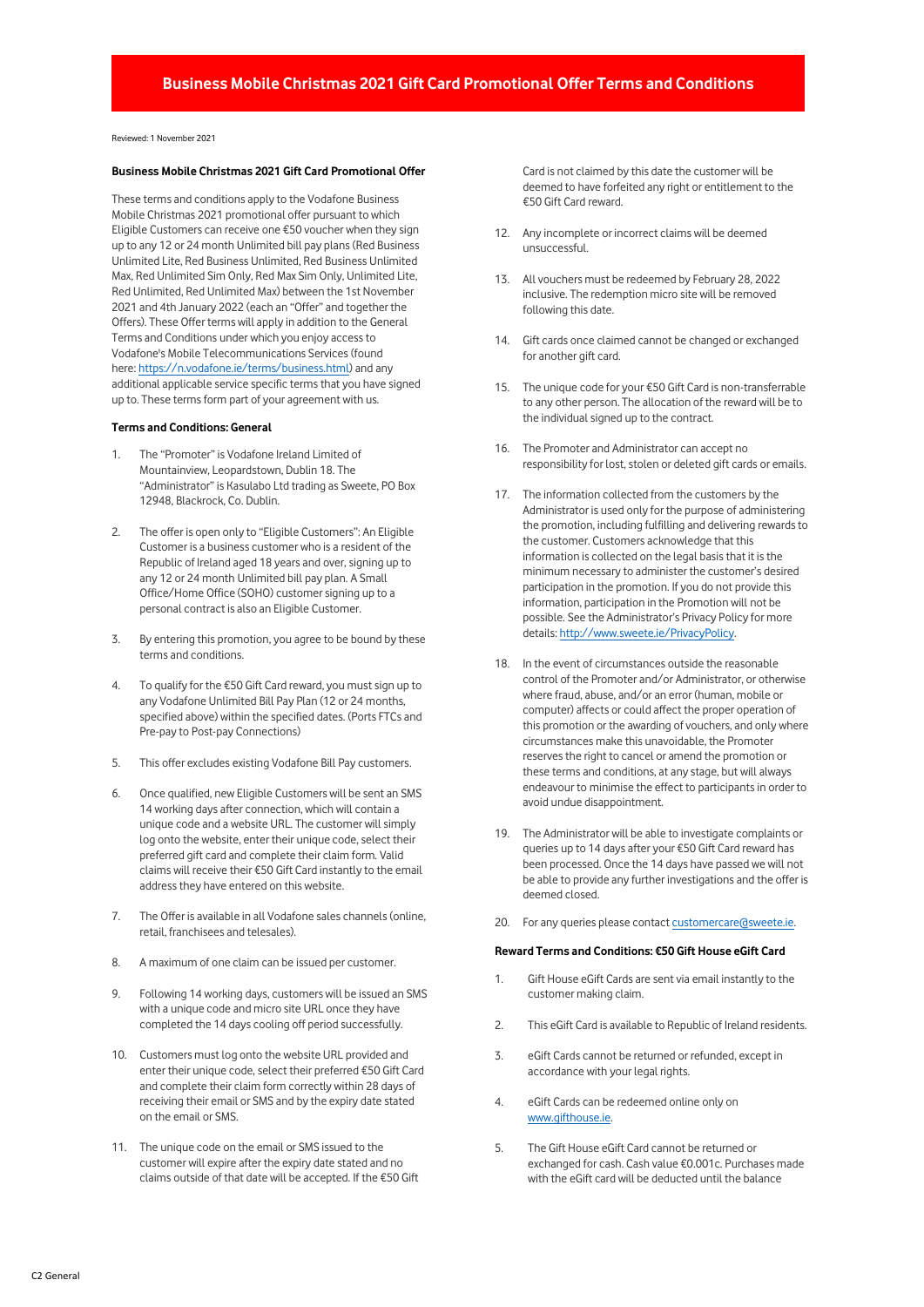reaches zero. If the purchase price exceeds the amount available to spend on the card, the remaining balance can be settled via another accepted payment method.

- 6. Any remaining balance will be left on your Gift House eGift Card to spend on future purchases. You can check your Gift House eGift Card balance o[n www.gifthouse.ie.](http://www.gifthouse.ie/)
- 7. Your Gift House eGift Card code will be valid for 5 years from the date of issue.
- 8. For any queries please contact customercare as weete.ie.

# **Reward Terms and Conditions: €50 Life Style Sports eGift Card**

- 1. Life Style Sports eGift Cards are sent via email instantly to the customer making claim.
- 2. This eGift Card is available to Republic of Ireland residents.
- 3. eGift Cards cannot be returned or refunded, except in accordance with your legal rights.
- 4. eGift Cards can be redeemed online only and Euro denomination eGift cards may only be used on [www.Lifestylesports.ie.](http://www.lifestylesports.ie/)
- 5. An eGift card can be used for the purchase of merchandise only. An eGift card cannot be returned or exchanged for cash. Purchases made with the eGift card will be deducted until the balance reaches zero. If the purchase price exceeds the amount available to spend on the card, the remaining balance can be settled via another accepted payment method.
- 6. Your gift code will be valid for 5 years from the date of issue.
- 7. For any queries please contac[t customercare@sweete.ie.](mailto:customercare@sweete.ie)

# **Reward Terms and Conditions: €50 Penneys eGift Card**

- 1. Penneys eGift Cards are sent via email instantly to the customer making claim.
- 2. This eGift Card is available to Republic of Ireland residents.
- 3. Penneys eGift Cards may not be exchanged for cash or vouchers.
- 4. Penneys eGift Cards cannot be returned or refunded, except in accordance with your legal rights.
- 5. Penneys eGift Cards can be redeemed in-store only. Euro denomination eGift cards may only be used in store in the Republic of Ireland.
- 6. A Penneys eGift Card can be used for the purchase of merchandise only. An eGift card cannot be returned or exchanged for cash. Purchases made with the eGift card will be deducted until the balance reaches zero. If the purchase price exceeds the amount available to spend on the card, the remaining balance can be settled via another accepted payment method.
- 7. Your Penneys eGift Card code will be valid for 5 years from the date of issue.
- 8. Penneys cannot be held liable for gift cards, once activated, which are subsequently lost, stolen, damaged or defaced.
- 9. A Penneys gift card remains the property of Penneys.
- 10. The funds on a gift card are not covered by the Financial Services Compensation Scheme. In the unlikely event of the issuer of this product becoming insolvent some funds on the card may not be available to spend.
- 11. The balance of a gift card can be checked in a Penneys store at any till, or online via our balance checker.
- 12. The re-sale of gift cards sold via this website is strictly prohibited.
- 13. For any queries please contac[t customercare@sweete.ie.](mailto:customercare@sweete.ie)

### **Reward Terms and Conditions: €50 SuperValu eGift Card**

- 1. SuperValu eGift Cards are sent via email instantly to the customer making claim.
- 2. This eGift Card is available to Republic of Ireland residents.
- 3. eGift Cards cannot be returned or refunded, except in accordance with your legal rights.
- 4. An eGift card can be used for the purchase in full or part payment for goods (excluding lottery tickets, money cards and vending machine sales) in participating stores in the Republic of Ireland only. Purchases made with the eGift card will be deducted until the balance reaches zero. If the purchase price exceeds the amount available to spend on the card, the remaining balance can be settled via another accepted payment method. You can check your gift card balance online, in store, or on your receipt.
- 5. A SuperValu egift card cannot be redeemed for cash.
- 6. SuperValu egift cards may not be sold to any third parties and may not be used for resale.
- 7. SuperValu reserves the right to amend the terms and conditions of card usage from time to time where necessary. Notice will be given of such changes where possible.
- 8. Your gift code will be valid for 5 years from the date of issue.
- 9. For any queries please contact customercare (dsweete.ie.

# **Reward Terms and Conditions: Vodafone Gift Card**

- 1. Vodafonefaf.ie eGift Cards are sent via email instantly to the customer making claim.
- 2. This eGift Card is available to Republic of Ireland residents.
- 3. eGift Cards cannot be returned or refunded, except in accordance with your legal rights.
- 4. eGift Cards can be redeemed online only and Euro denomination eGift cards may only be used on [www.vodafonefaf.ie.](http://www.vodafonefaf.ie/)
- 5. An eGift card can be used for the purchase of merchandise only. An eGift card cannot be returned or exchanged for cash. Purchases made with the eGift card will be deducted